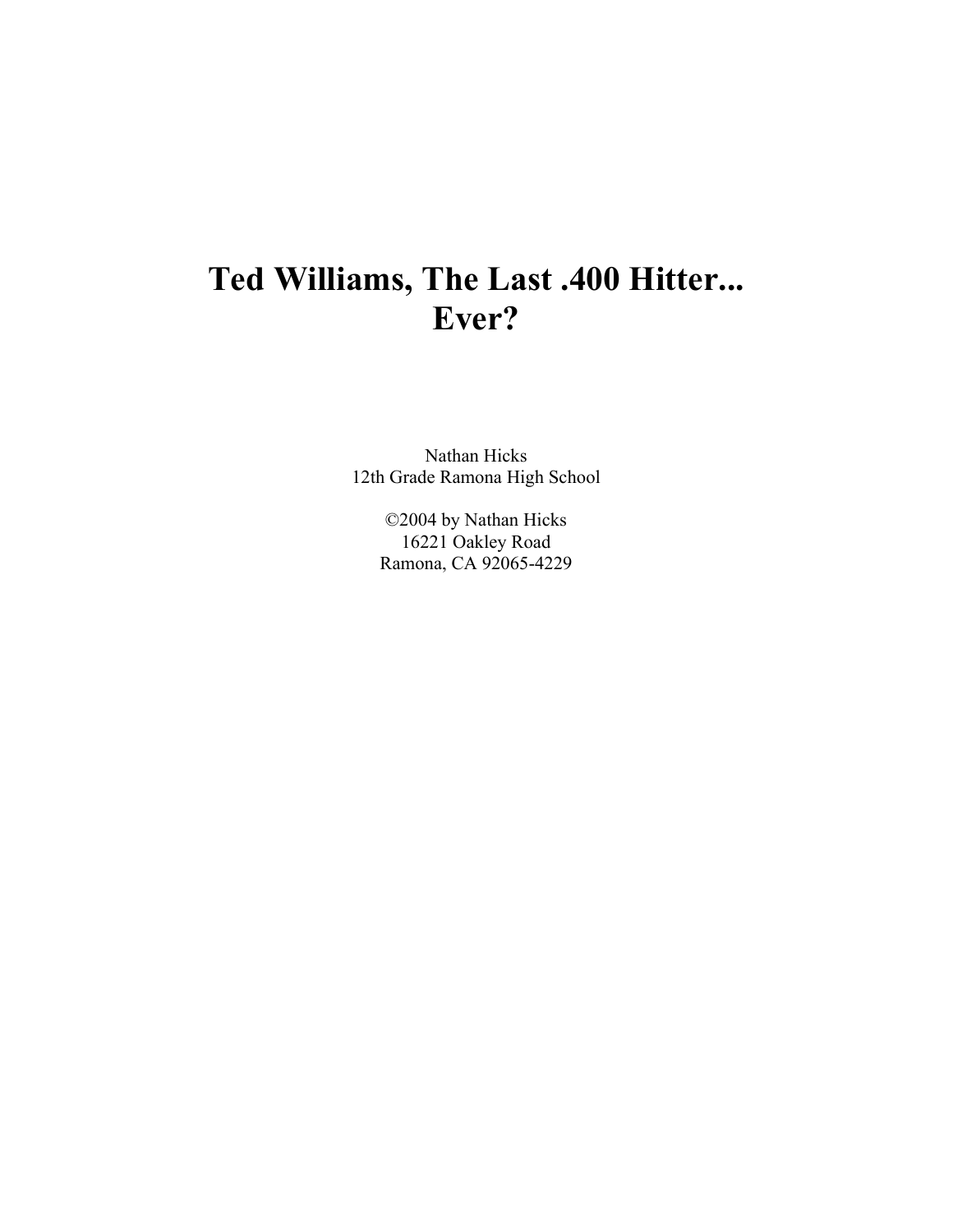## Ted Williams, the last .400 hitter.....ever?

In the modem era of baseball the homerun has become the object of the fan's adoration. In 1998 the nation stood in awe as Mark McGwire and Sammy Sosa battled it out towards Roger Mans' 62. America applauded as the St. Louis' slugger rounded the bases for the 70th time of the season, late in September, yet the "untouchable" feat stood for a mere three years, until Barry Bonds blasted his way into the record books. In this age of offense, where steroids, small ballparks, and power swell statistics, the baseball fan is forced to ponder whether or not any sacred clubs still exist within the game. That being said, since 1901 there has been one achievement more hallowed than fifty homeruns in a season, a perfect game, thirty wins, 160 runs batted in, or even the triple crown, and that is the .400 club.

In the early days of baseball .400 was commonplace, a deed worth noting, but nowhere near the legendary number that it has evolved into. In the nineteenth century twenty different players hit .400 a combined twenty-three times. However, prior to the turn of the century organized baseball was still in a state of development. For instance in 1887, base on balls were counted as hits, accounting for 13 players reaching the .400 mark, in only one season. Another reason for high early membership to the .400 club was the lack of a foul-strike rule. Prior to 1901 in the National League and 1903 in the American League foul balls that were not caught did not count as strikes, giving the hitter a profound advantage at the plate. This is the reason many baseball historians exclude Nap Lajoie from the other players to hit .400 in the 20th century. By playing for an American League team in 1901 (Philadelphia) Lajoie had an unfair advantage when he hit .426, as the rule had yet to be changed in his league. Even so the 18th century version of the .400 club has some recognition even today as ballplayers like Hugh Duffy, Big Ed Delahanty, and Wee Willie Keeler are enshrined on bronze plaques at Cooperstown.

Since the formation of "Modem Baseball" in 1903 only seven players have hit .400, a total of twelve times. The first to do it were "Shoeless" Joe Jackson and Ty Cobb in 1911, hitting .408 and .420 respectively. Ty Cobb repeated the feat in 1912 hitting .409 for the Tigers and then again in 1922 batting at a .401 clip. Shoeless Joe was never able to repeat before his infamous Black Sox Scandal rocked the sports world, however he came within three hits of .400 in 1912, when he batted .395. Other than Cobb the only other player to have three seasons at .400 or better was Rogers Hornsby who hit .401 in '22, .424 in '24, and .403 in '25. George Sisler's name also appears multiple times on the list, as he batted .420 in 1922 and .407 in 1920. Combined Sisler collected over 500 hits in those two years, and still holds the major league record with the 257 hits he racked up in 1920. The least distinguishable of the .400 hitters is almost certainly Harry Heilmann who hit .403 in 1923. However Heilmann's lack of notoriety is largely due to the fame that surrounded him as a Detroit Tiger in the 'l0s and '20s (Ty Cobb and Sam Crawford), not his lack of production. Between 1921-1927 Heilmann hit over .393 four times, while his avg. never fell below .346. In Ted William's "The Science of Hitting" Williams goes so far as to call Heilmann one of the "top five greatest right-handed hitters of all time". In the National League Bill Terry became the last to hit over .400 (.401) in 1930, for the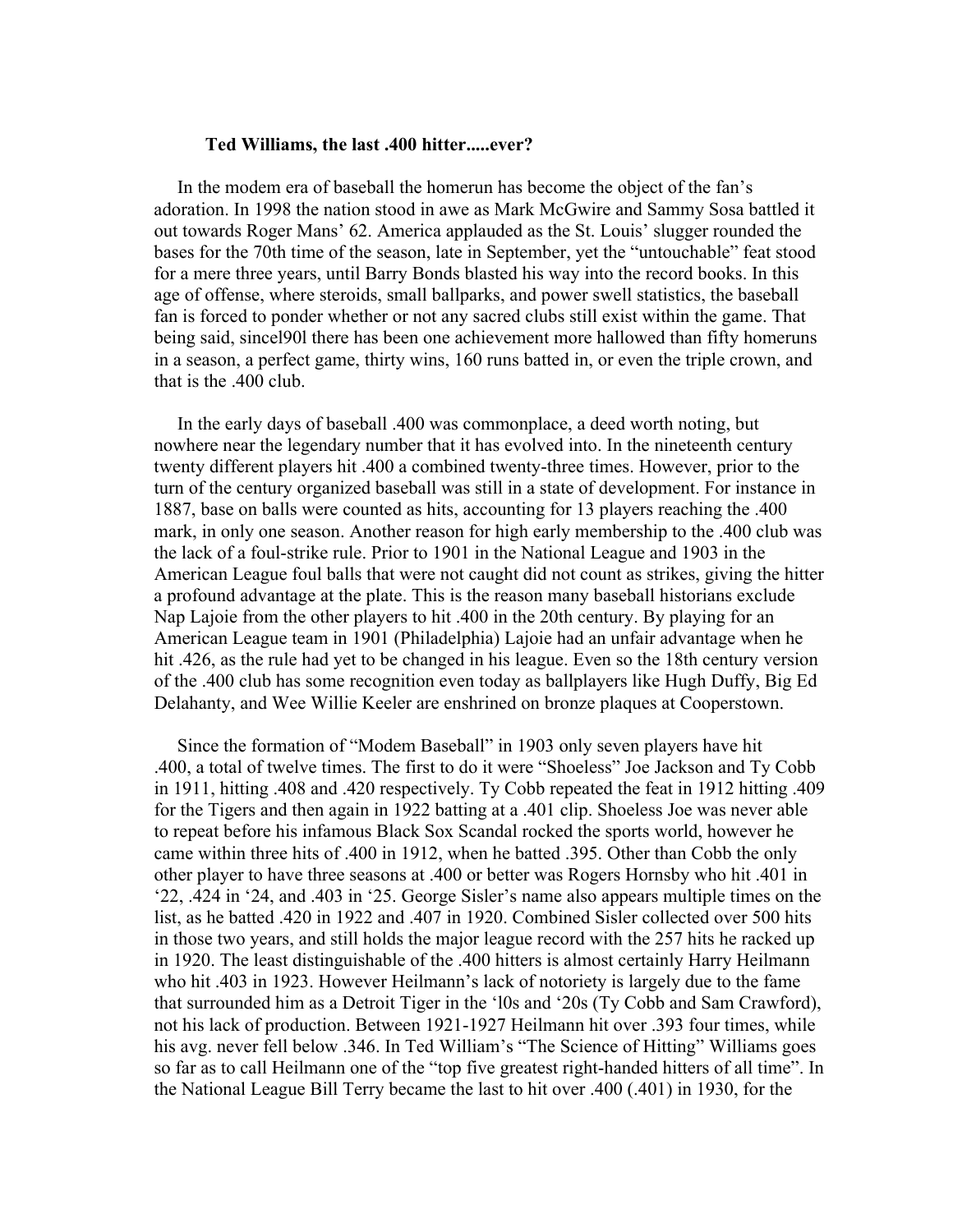## then New York Giants.

Eleven years passed after 1930, and many in the baseball community thought that The .400-hitter might be extinct. Then in 1941 the Boston Red Sox 23-year old cleanup hitter came onto the scene and put together arguably the most impressive season in baseball history. Ted Williams or the "Splendid Splinter" as some have come to known him, was batting .39955 (179 for 448) going into the final day of the season, September  $28<sup>th</sup>$ . In the doubleheader "Teddy Ballgame" went six for eight, with a homerun and a double, finishing the '41 season with a league leading .406 average, 37 hr, 135 runs, and 145 walks. In 1986 John Updike wrote of the season, "It is now 45 years... since the cocky, lanky kid from San Diego closed out the season with an average of 406. That statistic has emerged from the shadows of 1941 (when Jolting Joe hit in 56 straight games and the Japanese attacked Pearl Harbor) to become Williams' most famous feat, the tarnish-polish on the silver of his reputation...".

Altogether now sixty-two springs have ushered in the hope of another .400 hitter, yet all sixty-two seasons have ended lacking even one batter to surpass the illustrious mark. In 1941 the United States had still not entered into World War II, yet here we are in the dawn of a new millennium, with no new members to the .400 club. Over the years a few have flirted with the magic number, yet none has been able to sustain the continued perfection that is needed to compile a 400 batting average. The World Series, home run crowns, silver bats and division titles are won by putting together streaks of excellence. However a 400 average is accomplished by consistently having success from Opening Day until October. Any prolonged slumps ruin any possible chance of reaching the mark, because a player will simply run out of at bats to acquire the needed hits. This is proven by the fact that the lowest monthly average for a .400 hitter was .324 by Hielmann in July, 1925, which in itself would have been high enough to pick up the batting title in AL last year. The Colorado Rockies first baseman, Todd Helton, made a serious bid at .400 in 2000, and in fact was hitting .400 as late as August, yet he experienced the aforementioned prolonged slump in September and finished the season at a noteworthy .372, yet a far cry from .400. In 1994 Tony Gwynn had a .394 average on August 12th when the player's union went on strike, abruptly ending the season. Had the season been played to its completion could number nineteen have made a run at .400, quite possibly, however Gwynn just as easily might have fallen into a tailspin under the pressure as Helton would six years later. As it stands Gwynn went 165 for 419 that year, an incredible run, but one that would have been even more amazing had he gotten 168 hits in that same number of at bats. In 1980 George Brett challenged the monumental 400, yet ended the '80 campaign hitting 10 points below it at .390. Two years earlier Rod Carew of the Minnesota Twins hit .388, and even Ted Williams ventured near the .400 mark later in his career only to come up short at .388 in 1957. So simple in theory is hitting .400 in baseball, all one would have to do is average 2 - 5 for 162 games. Yet even the legends come up hitless on some occasions, and therein lies the complexity of .400. One 0-5 game and the batter is forced to come up with a 4 - 5 performance the next day just to keep up with the pace.

On July 5, 2002 Ted Williams passed away, leaving some fans questioning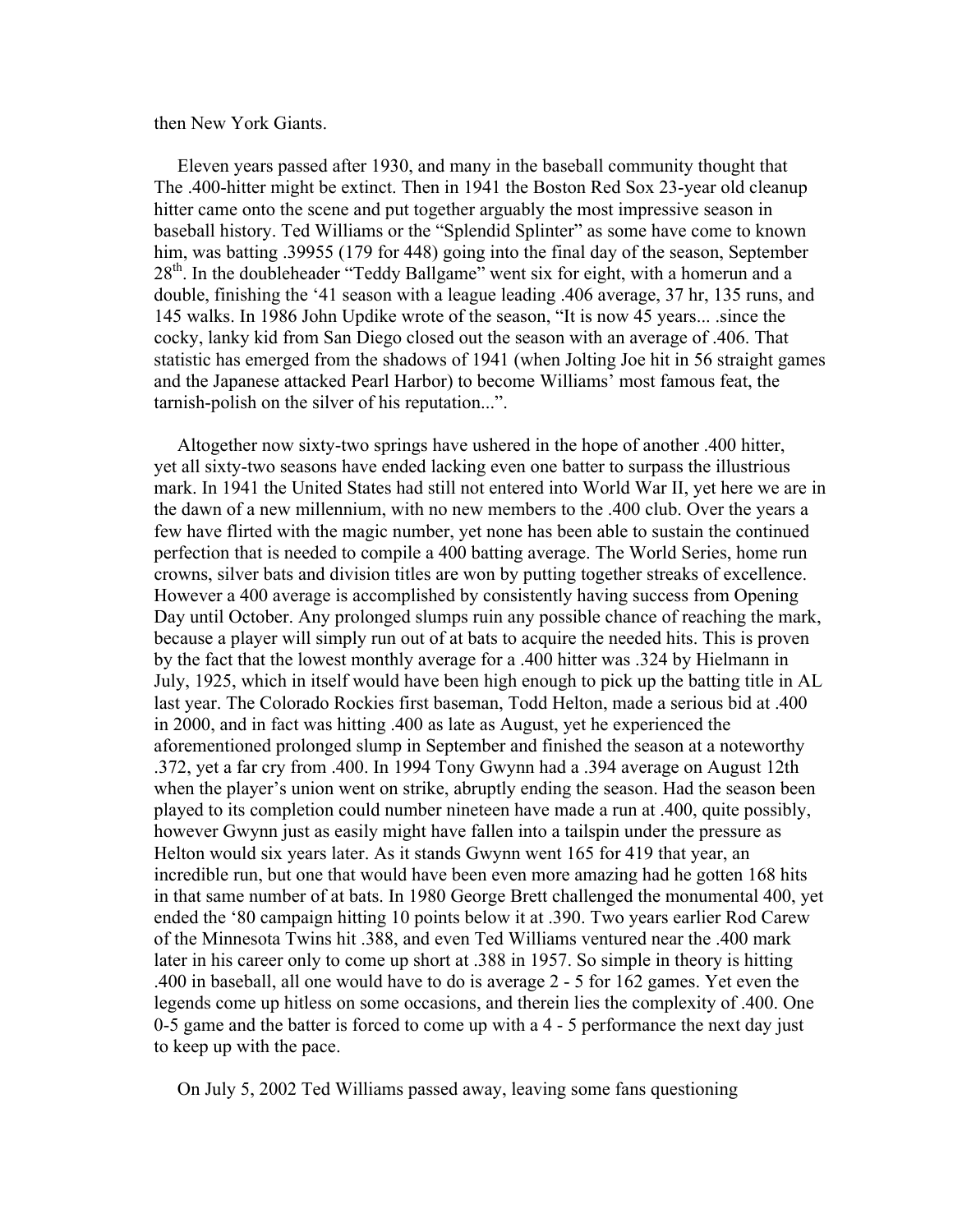whether the last .400 hitter was all but gone. After 62 years some accomplishments fall into the realm of legend, standards of excellence set in a bygone era. Yet in the baseball community hope remains that some hitter will one day break the futile streak from 1941. Many say the solution lies in Denver, at the mile-high Coors Field, where all of a batter's dreams are possible. A recent Sporting News article suggested that the Rockies home park saturates run production by as much as 50% compared to neutral stadiums such as Shea, Fenway, Tropicana and Jacobs Field. The author, David Strivanson went so far as to predict that if Bonds had taken his .370 average and 46 homeruns in 2002 away from SBC (formerly known as Pac Bell) Park to the more friendly confines in Colorado, he would have hit .430 with 75 homeruns, both modem-day records. In fact adjusting Bonds' '02 numbers to other home parks resulted in him hitting .400 in nine other locations as well. While such numbers seem a bit inflated there is no doubt that the thin air and huge outfield at Coors helps the Rockies slug out more hits than they would anywhere else. However those who are so optimistic that Denver will produce the next .400 hitter, forget about Todd Helton. The Rockies first baseman is perhaps the best hitter since Tony Gwynn, and not even he has been able to make a strong push for .400 late in September. The problem with Denver is that a player still must compete in eighty-one away games. For the Rockies this fact results in many more difficulties than for the average team. As a result of the high altitude and thin air the Rockies are forced to play a different sort of baseball. Pitchers breaking pitches suddenly stop breaking and movement on the ball is minimized. Hitters must constantly adjust between home and away as the season progresses, which may partially explain the documented struggles of the organization on the road. So even though Larry Walker hits .461 at Coors (as he did in 1999), the road struggles depress the average well below .400.

Optimism is not universal in the sporting world when it comes to the chances of surpassing the Splendid Splinter's mark. Many say the disappearance of the .400 hitter is due to the fact that the level of hitting and a batters devotion to his craft has declined since the first half of the 20th century. Others assert that night games, relief pitching, and longer schedules have also factored into the fall of the phenomenon. However, the late Stephen Jay Gould, a world-renown Harvard biologist, said that these theories are largely unfounded and lack strong evidence. According to him the, "modem artists of hitting the Boggses, Carews, Bretts, and Gwynns — play with as much intensity as the great .400 hitters of our past — the Cobbs, Hornsbys, and Sislers". Rather than the explanation that players have gotten worse Gould suggested that in fact they have improved over time. With all of the new tools available to the 21st century athlete this would seem to make sense. The conditioning, weight training, technology, and increased talent pool (race barrier prior to Jackie Robinson) would seem to suggest that the Major League player today has far more opportunities to sharpen his skills than those in the past. Tony Gwynn himself attributed much of his success to watching video tapes of his swing, something a Babe Ruth could not easily do.

So why then is batting average the one statistic not swelled by these personal improvements? The answer lies within a statistical term called standard deviation. In the early 1900s Ty Cobb, Rogers Hornsby, and George Sisler were giants among dwarfs. They were near the physical limits that a human being can possess when hitting, due not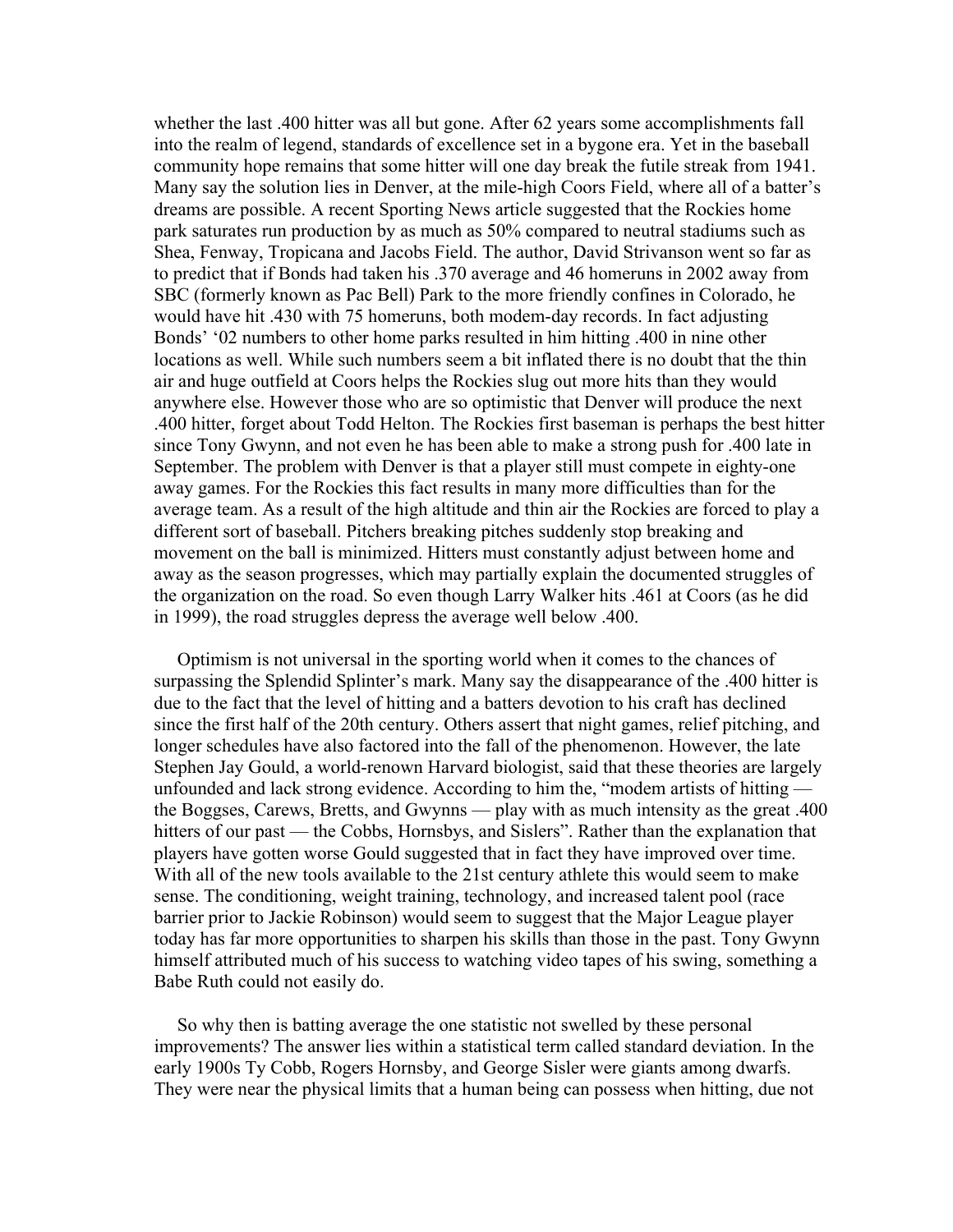only to their natural talent, but also their desire to improve their skill. The giants in baseball still exist in the persona of such stars as Albert Pujols and Barry Bonds. These hitters too are near the barrier that limits a human's productivity in a sport. However, the difference between these two eras is that the common ballplayer has gotten closer and closer to this barrier of man's possibility, while the stars have no place to go. As this standard deviation has shrunk the giants of baseball no longer have been able to tower over the ordinary individuals in the sport. This decreasing chasm between the best and the average players has led to the disappearance of the .400 hitter. The argument that hitting ability has decreased since the early 1900s has little merit, since the Major League average was .252 for 1901-1910 and .258 for 1911-1920, an era when .400 was reached four times. For comparison purposes the ML average was a similar .258 from 1951-1960 and .257 from 1971-1980, two decades when no batter came very close to the mark. In fact league averages have constantly stayed near the .260 mark for the past century, with slight exceptions in the '20s and '30s, making it evident that something deeper is repressing the league leading batting averages.

With this data in mind I took Gould's hypothesis about the shrinking standard deviation and tested it against such years as 1921, 1941, 1961, 1982, 2000, 2001, 2002, and 2003. For the earlier years (prior to 2000) I only entered batting averages when the player had at least 400 AB. Any smaller number of at-bats would suggest the player was either a reserve or injured, in which case the feat of hitting .400 would be minimized. For the 2000-2003 data I only included qualified batters (based on 3.1 plate appearances/game) in my calculations. The goal of my statistical analysis of these years was to either support or refute the hypothesis of diminishing standard deviation, and find the exact probability of a batter hitting .400.

With regard to the standard deviation, I found convincing data that in fact the .400 hitter is heading towards extinction. In 1921 the S, (Standard Deviation) was an amazingly high 40.554 points. What this means is that 68% of the 98 qualified batters were within 40.6 points of the league mean batting average of 308.51, or in other words just over two-thirds of batting averages in 1921 were between .268 and .349. This was by far the highest  $S_x$  I observed, and just twenty years later in 1941 this number had shrunk to 32.478, meaning that 68% of the 101 qualified batters were hitting between .248 and .313. Over the past few years this decrease in standard deviation is evident on an even smaller scale, as  $S_x$  has gone from 3 0.029 to 2 8.424 to 26.893 to 26.051 from 2000 up until last year. It is clear that while there is a downsloping trend since 1921 for the standard deviation it has slowed from 1941 to the present. One explanation for this is the numerous expansion franchises, which have entered both leagues since 1941. What these extra teams have done is spread the talent thinner than before and allowed the stars to shine a bit brighter than they would have had the talent still been condensed on fewer teams. However the fact still remains that as each October passes it becomes it becomes increasingly more difficult to hit .400. As the standard deviation declines and the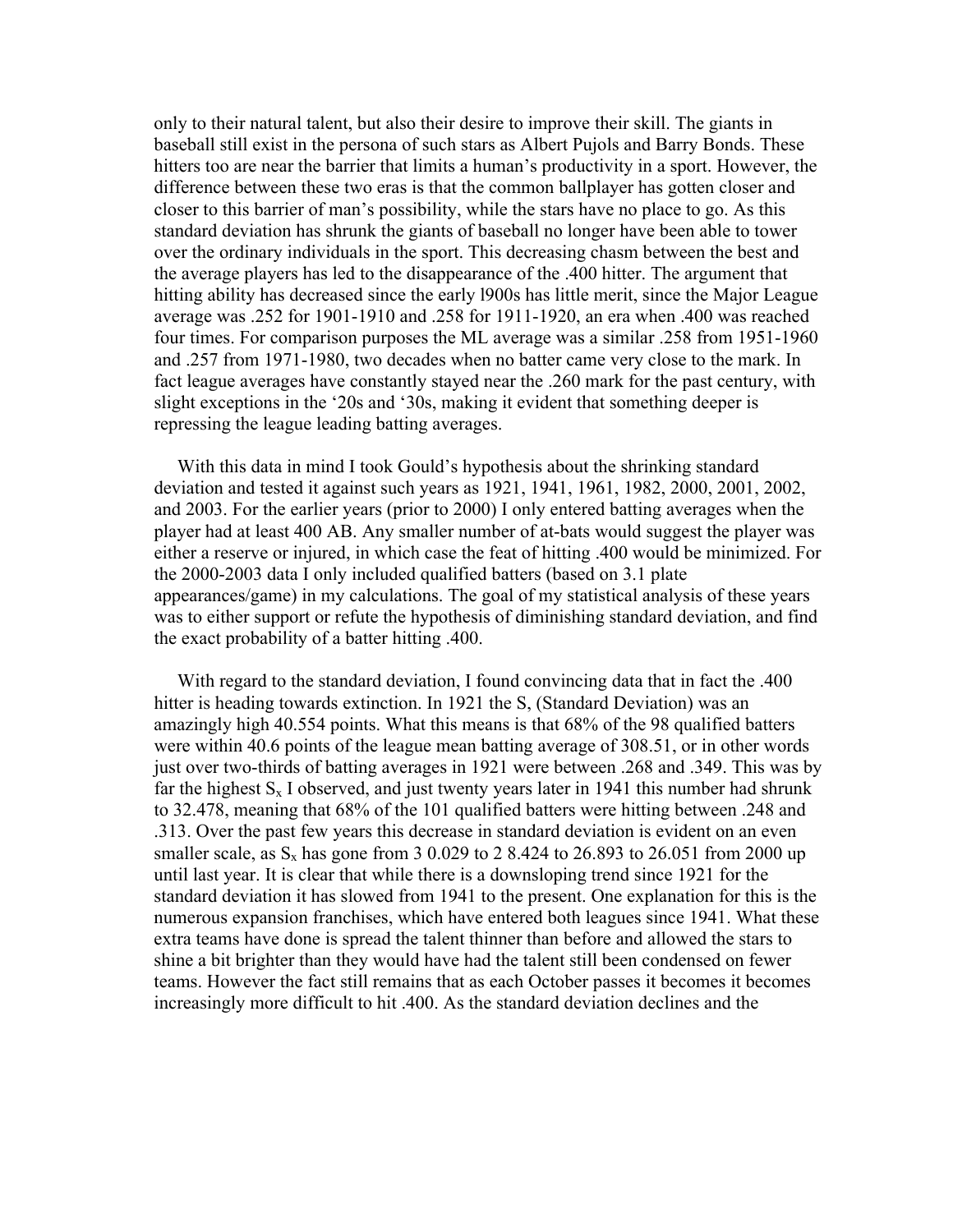"ordinary" major league ballplayer approaches the sport's physical limits, the window of opportunity to join the ranks of Ted Williams closes ever so slightly.

Using a statistical formula on my scientific calculator I was able to determine the percentage chance of a batter reaching 400 in the various random seasons I studied. Based on the 1921 batting average distribution I calculated that there was a 72.694% chance that at least one batter from that season would hit .400 or better. While no hitter from that specific year actually reached the mark, one could estimate that approximately seven hitters would reach .400 in the '20s if the '21 data was representative of the decade  $(0.7 \times 10 = 7)$ . This was in fact the case, as there were seven seasons of 400+ averages from 1921 to 1930. In 1941, which was the year Ted hit .400, there was just a 1.94% chance of at least one batter hitting .400 or more. Gould states, "In this context, Ted Williams had no business, absolutely no business, hitting well above .400 in 1941. The phenomenon of .400 hitting had already become extinct! Ted's .406 is a much loftier achievement than Rogers Hornsbys' all-time twentieth century high of .424 in 1924, for Hornsby achieved his mark when .400 hitting remained in vogue...". In the remaining six years I studied only one produced a distribution in which there was higher than a 1% chance that one or more players that year would hit .400 or better, and that was in 2000 when there was a 1.84% chance. In 1961, 1982, 2001, 2002, and 2003 there were .17, 0036, .4, .084, and .07 percent chances of a .400 hitter, respectively. Combining this data we can approximate the probability that in the future a batter will reach .400. Based on these specific six years I would assert that there is roughly a .4% chance of one or more batters hitting .400+ in any particular season. This percentage suggests that the feat would happen roughly once every two hundred fifty years, and that the likelihood a new member would join Ted Williams before the year 2100 is a 32% chance. Even using the extremely conservative estimate that there is in fact around a 2% shot (as the 1941 and 2000 distributions predict) at hitting .400 in any given season, it would still suggest the accomplishment occurs only once every 50 years on average.

The halls of Cooperstown are filled with legends and the records they achieved which were meant to be broken. Yet the .400 mark has turned into a mythical number evading even the best the latter half of the 20th century had to offer. The hallowed club of Cobb, Jackson, Sisler, Homsby, Terry, Heilmann, and Williams has admitted no new members for sixty-three years and it is doubtful as to whether or not it ever will. The sun has set on the 400 hitter, and the baseball world must wait and see if it will ever rise again.